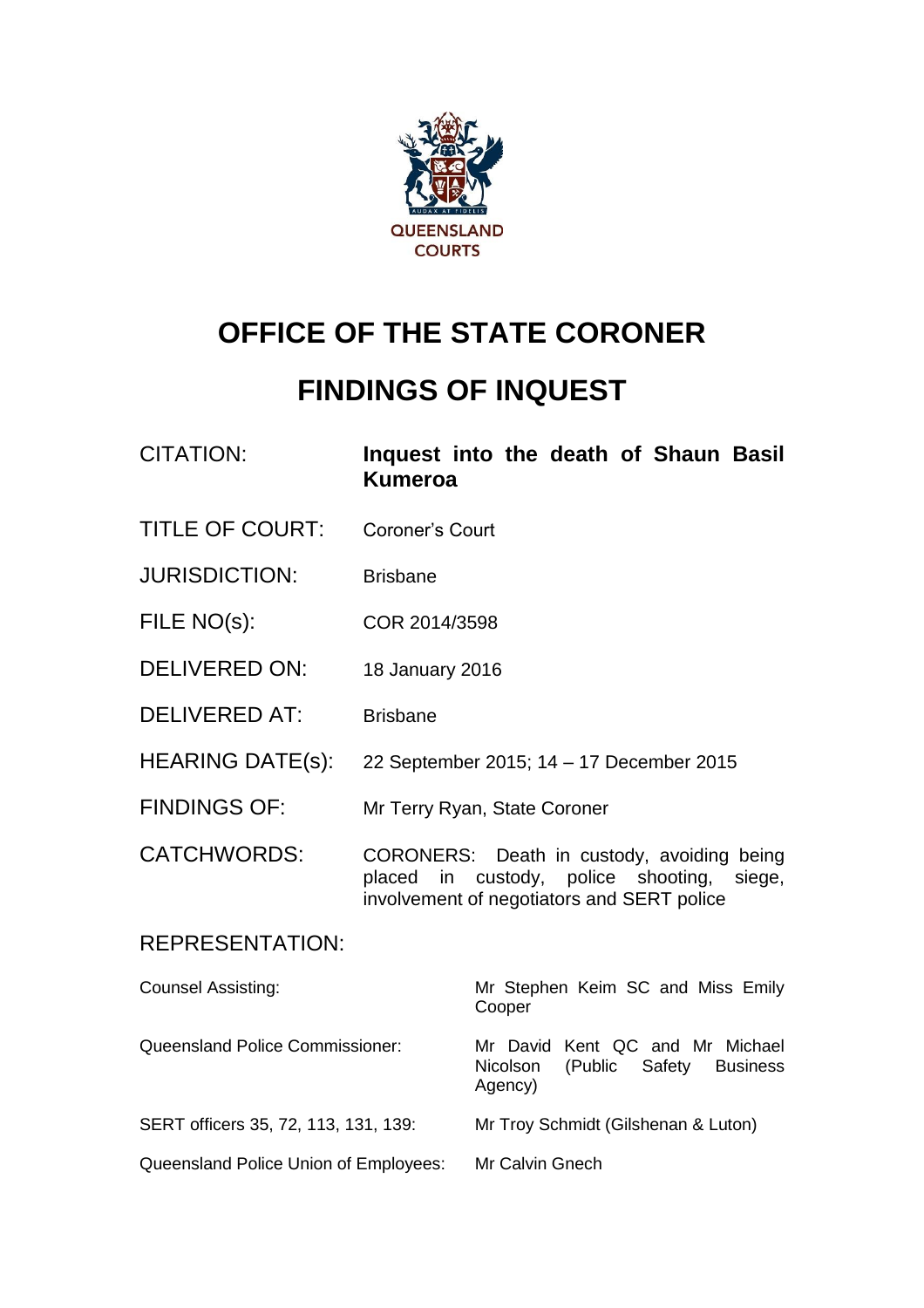Detective Senior Sergeant Lacey, Sergeant Buckley, Detective Sergeant West (police negotiators): Mr Adrian Braithwaite (QPUE)

Channel 7 Network: Mr Nicholas Andreatidis (Schweikert Harris)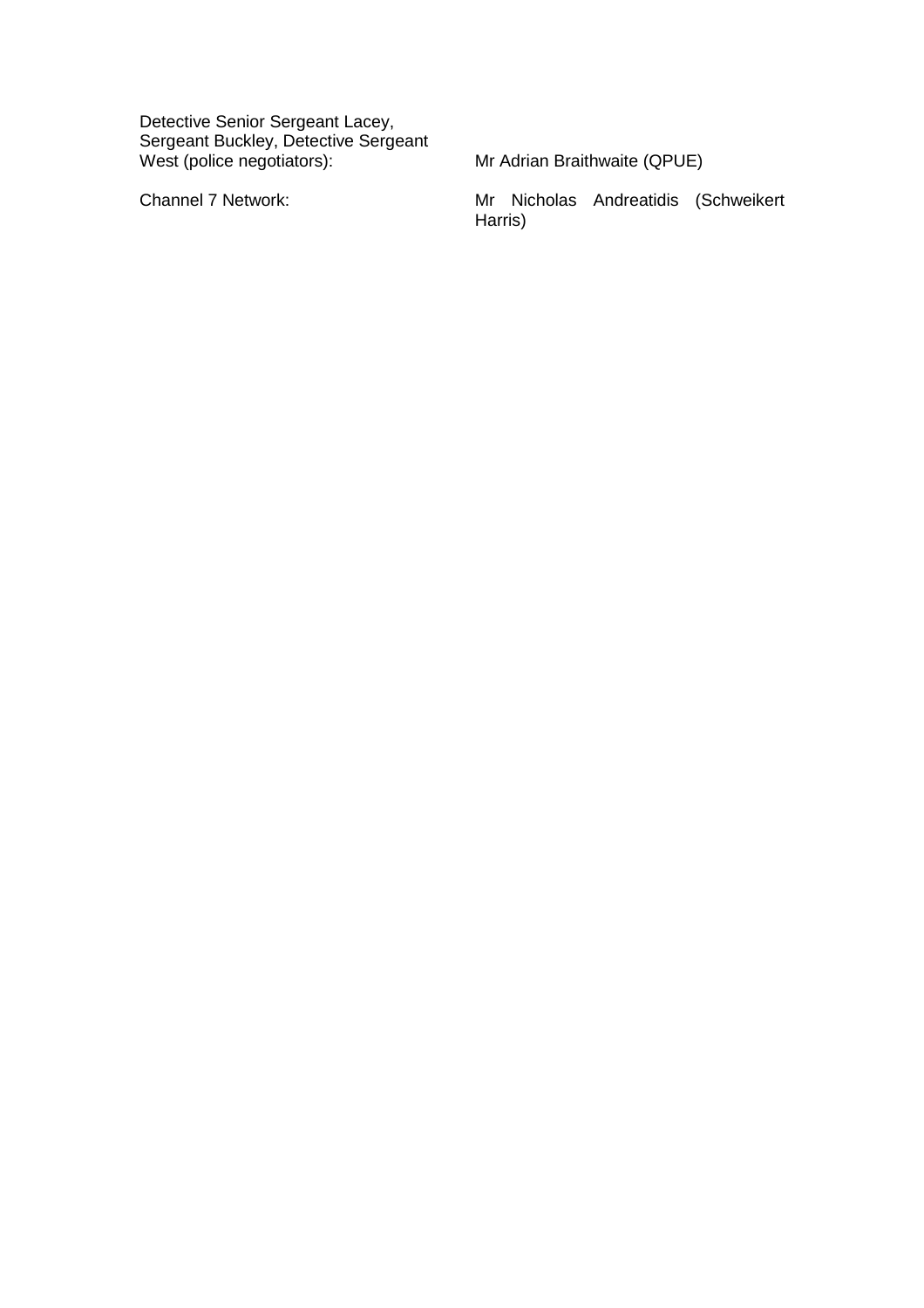# Contents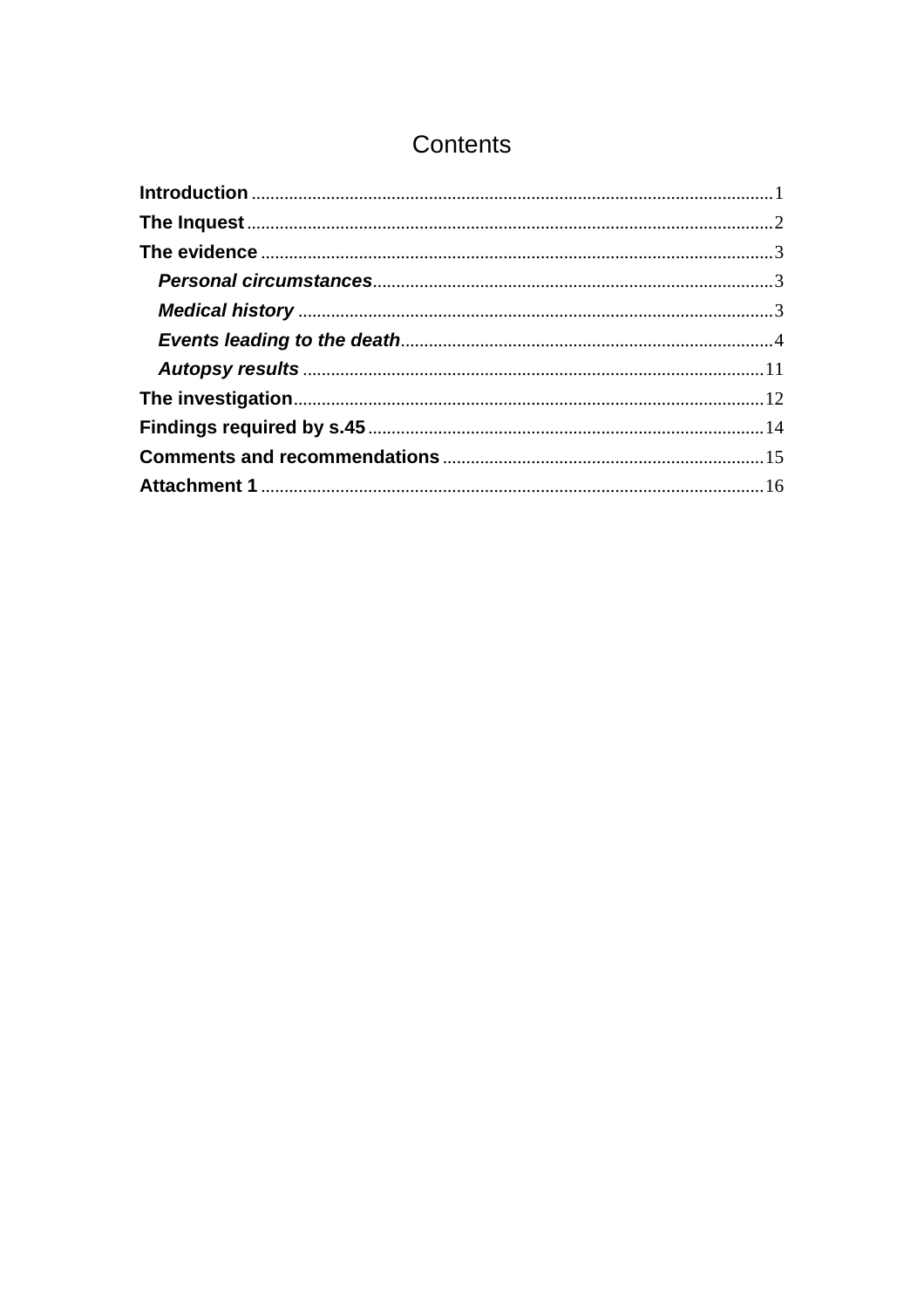# <span id="page-3-0"></span>**Introduction**

- 1. Between August 2013 and November 2014, officers from the Queensland Police Service (QPS), acting in the course of their duties, shot and killed five men in separate incidents.
- 2. The incidents occurred at the Sunshine Coast (2), Brisbane (2), and the Gold Coast. Three of the deaths occurred over the course of one week, from 18 November 2014 – 24 November 2014.
- 3. The functions of the Queensland Police Service, as set out in the *Police Service Administration Act 1990,* include:
	- the preservation of peace and good order;
	- the protection of all communities in the State:
	- the prevention of crime;
	- the detection of offenders and bringing of offenders to justice; and
	- upholding of the law generally.
- 4. The community has high expectations of police, particularly in times of crisis. All operational police are trained in a range of "use of force" options, including equipment such as firearms, to assist in the performance of their functions. However, the community expects that police will act lawfully and professionally in the exercise of their duties, and in accordance with operational policies and training.
- 5. The use of firearms by police, particularly when that use results in a death has the capacity to affect the trust and confidence that the community has in the police. A death in these circumstances raises many issues, including:
	- public scrutiny and suspicion of the circumstances of the death;
	- emotional trauma for the police officers involved;
	- emotional trauma for the family of the deceased person;
	- the degree to which the use of firearms by police is controlled by appropriate safeguards;
	- decision-making by police officers in critical incidents; including whether other use of force options could have been deployed.
- 6. The *Coroners Act 2003* recognises the need for public scrutiny and accountability by requiring all deaths in custody to be investigated by the State Coroner. The Act requires that an inquest be held into all such deaths.
- 7. These findings examine the circumstances of the death of Shaun Basil Kumeroa at Inala on 29 September 2014. His death followed a lengthy standoff with the QPS after police officers responded to an anonymous call relating to a possible drug deal taking place.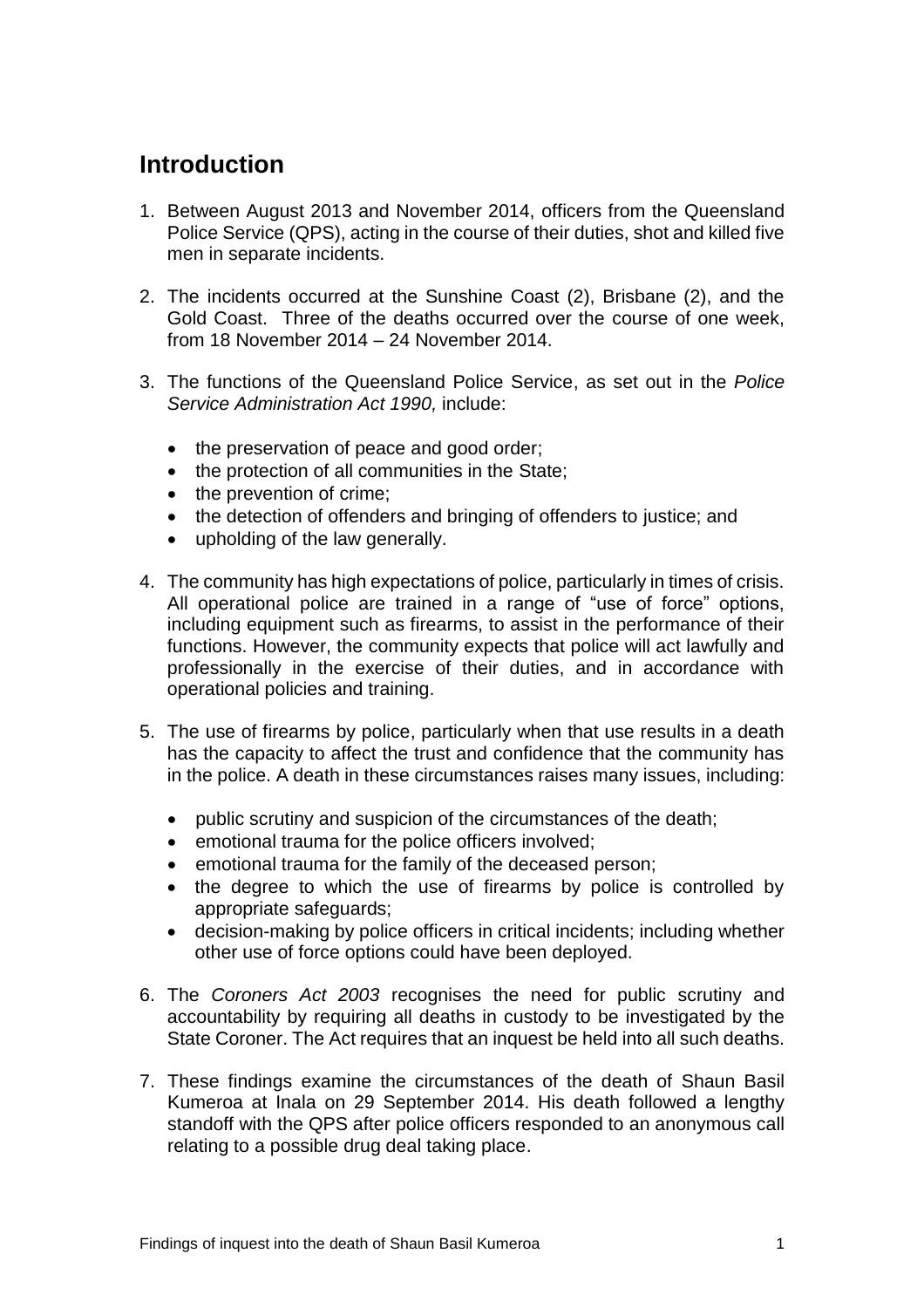- 8. Findings under s 45 of the *Coroners Act 2003* in relation to this case will be made in the first phase of this inquest. In the second phase during 2016 I will hear evidence concerning what recommendations, if any, should be made to help prevent deaths occurring in similar circumstances in future.
- 9. The full list of issues to be considered as part of the inquest into Mr Kumeroa's death is attached to these findings. These findings do not consider all issues as some will be the subject of consideration during the second phase of this inquest. The findings:
	- confirm the identity of the deceased person, how he died, the place and medical cause of his death;
	- clarify the circumstances leading up to the deaths;
	- consider the appropriateness of the actions of attending police; and
	- consider the adequacy of the investigation into the death conducted by officers from the Queensland Police Service (QPS) Ethical Standards Command.

## <span id="page-4-0"></span>**The Inquest**

- 10.Shaun Kumeroa's death was reported as a death in custody under the *Coroners Act 2003*. He died while he was trying to avoid being put into custody. In those circumstances an inquest must be held.
- 11.An inquest was held in Brisbane over 14 17 December 2015. All of the statements, records of interview, photographs and materials gathered during the investigation were tendered at the inquest.
- 12.Senior Counsel Assisting, Mr Keim SC proposed that all evidence be tendered and that oral evidence be heard from the following witnesses:
	- Detective Sergeant Sandra Pfeffer
	- Sergeant Michael Kelly
	- Inspector Richard Kroon
	- Detective Senior Sergeant Richard Lacey
	- Sergeant Julie Buckley
	- Detective Sergeant Stephen West
	- Inspector Bradley Wright
	- SERT Operative 35
	- SERT Operative 72
	- SERT Operative 113
	- SERT Operative 131
	- SERT Operative 139
	- Janice Aldham
	- Eric Vitasz
- 13.I consider that the evidence tendered in addition to the oral evidence was sufficient for me to make the necessary findings under section 45 of the *Coroners Act 2003*.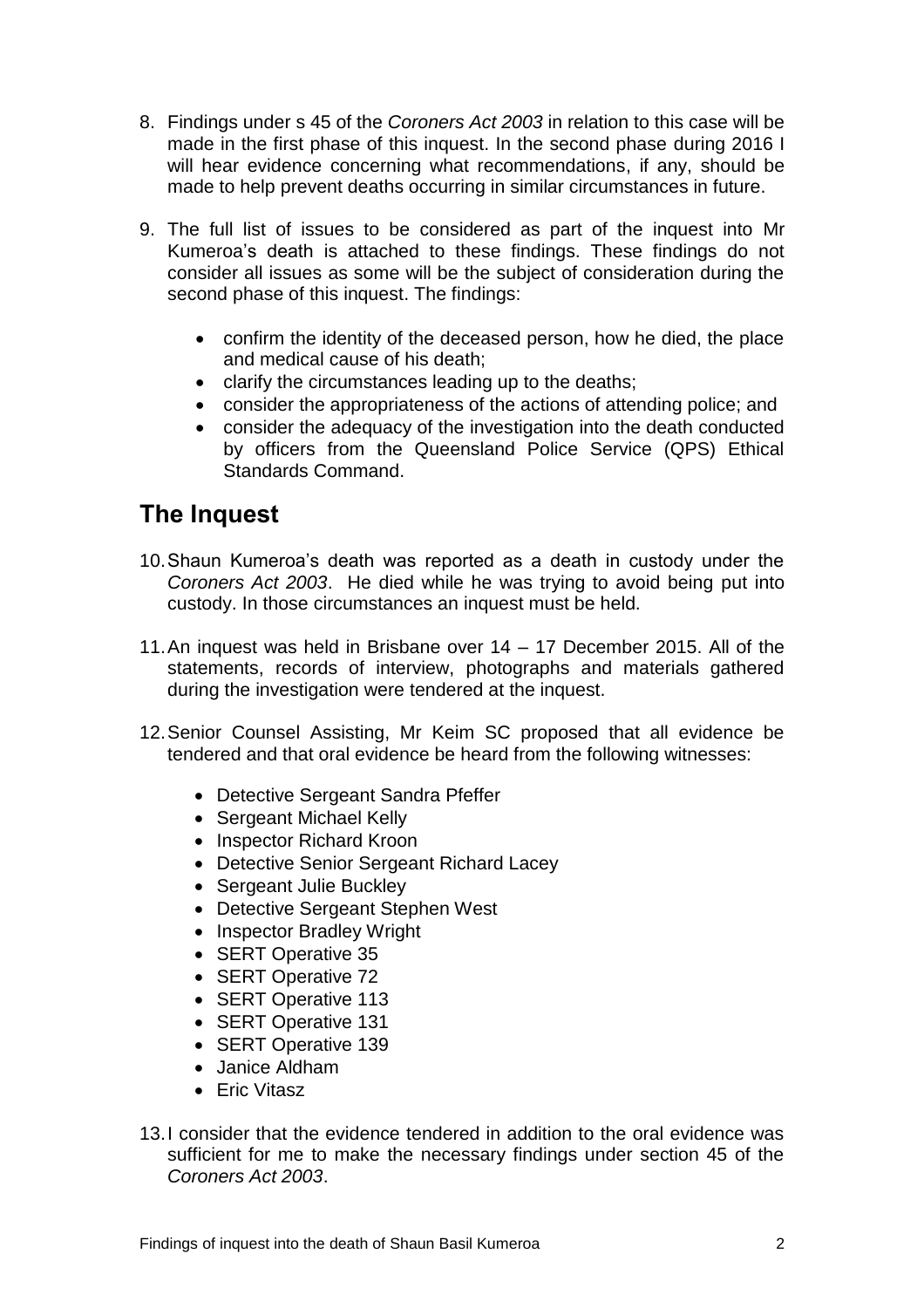# <span id="page-5-0"></span>**The evidence**

### <span id="page-5-1"></span>*Personal circumstances*

- 14.Mr Kumeroa was 42 years of age at the time of his death. He was born on 27 June 1972 to Geoffrey 'Bill' Kumeroa and Yvonne Trott at Patea, New Zealand. Shaun was the second of four children.
- 15.In 1990, Mr Kumeroa married and had two sons who would now be aged 21 and 19 years respectively. His marriage ended around 1999 and Mr Kumeroa subsequently had little contact with his sons.
- 16.Mr Kumeroa first came to the attention of New Zealand police aged 17 years, when he was admonished for burglary. This was followed by 18 charges in the next 8 years for various property and drug offences, including possession of cannabis. He had a long history of traffic offences in New Zealand between 1990 and 1996 which resulted in periods of detention.
- 17.After the breakdown of his marriage, Mr Kumeroa came to Australia. He stayed in contact with his mother, Yvonne Trott, and his siblings. Ms Trott described her son as a 'lovable rogue' who started using illicit drugs in his teen years, and struggled to overcome the addiction throughout his life.
- 18.He was imprisoned for four months in 2004 for breach of a suspended sentence relating to offences of unlawful and indecent assault, wilful damage and entering a dwelling and stealing. He was charged three times in 2007 in relation to the possession of methamphetamine.
- 19.In the lead up to his death, Mr Kumeroa had been in a relationship with Emma Lamaro since about 2009. They had a child together in June 2011. In July 2013, Mr Kumeroa was registered on the opiate treatment program. He had been a user of heroin, morphine and valium.
- 20.Mr Kumeroa was engaged in full time employment with Mr Eric Vitasz, a subcontractor for a construction company. Mr Kumeroa struggled with literacy and he was supported by his employer to complete courses to gain higher qualifications.
- 21.His relationship with Ms Lamaro ended in or around May 2014. Custody of their daughter became an issue when Ms Lamaro moved to Boonah (over 100km from Chevron Island, where Mr Kumeroa resided). The situation soured and a Domestic Violence Protection Order was made on 3 June 2014.

### <span id="page-5-2"></span>*Medical history*

22.Throughout July-August 2014, Mr Kumeroa undertook a positive parenting program with psychologist Wendy Pailthorpe. Ms Pailthorpe's records were tendered at the inquest. They confirm that Mr Kumeroa went to five sessions but did not attend the final session. Mr Kumeroa said that he was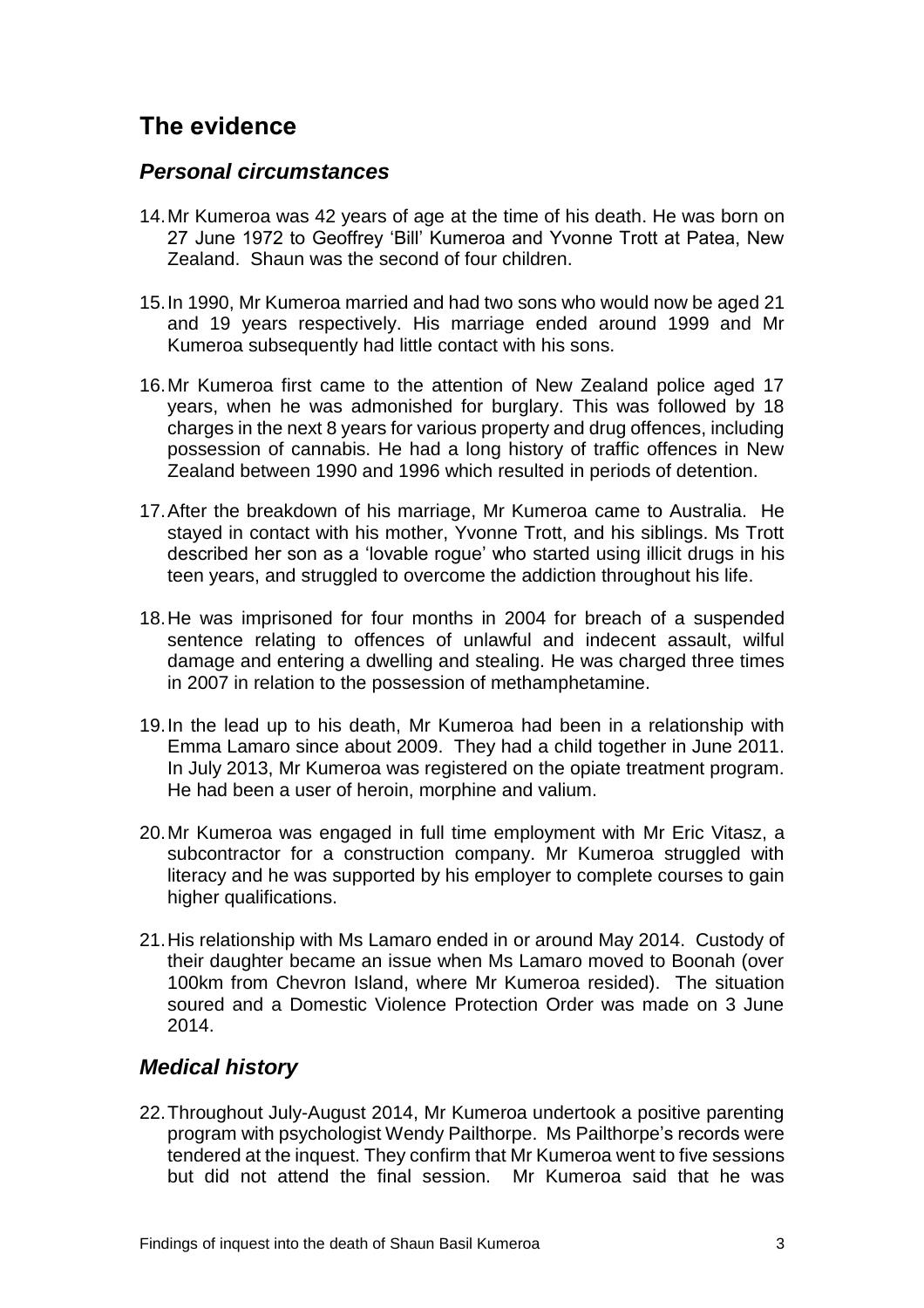undergoing a drug rehabilitation program, and was concerned for his daughter's welfare. He denied feeling depressed and responded well to the parenting program generally.

- 23.Toxicology testing revealed the presence of non-toxic levels of the antianxiety medications Diazepam and Nitrazepam. No alcohol or other drugs were detected. Dr Storey, the pathologist, confirmed evidence of previous drug use. Serological testing returned a positive result for Hepatitis C.
- 24.I have had the benefit of reviewing a report from the Director of the Clinical Forensic Medicine Unit, Dr Adam Griffin. That report provides a summary of Mr Kumeroa's complete medical history dating back to 2008. Dr Griffin also provides an explanation for the drugs detected in Mr Kumeroa's blood post-mortem. By way of summary, Dr Griffin made the following key conclusions:
	- There were no records confirming any contact with psychiatrists or psychiatric institutions;
	- There was never a clear diagnosis of depression;
	- The principal contact with mental health professionals was through psychologists in the community by way of General Practitioner referrals;
	- No mental health disorder was ever formally described, having regard to the entirety of the medical records;
	- Antidepressants and sedative drugs were prescribed intermittently for management of what appeared to be a sleep disturbance. Dr Griffin noted that this may have been a feature of depression, but was not on its own sufficient to substantiate a diagnosis of depression;
	- Dr Griffin could not identify any concerns in relation to the provision of health care to Mr Kumeroa;
	- Overall, the records demonstrated drug seeking behaviour on multiple occasions. On the occasions that this was recognised it was managed well. The continued prescription of Nitrazepam was not the best choice for him, but Dr Griffin saw no connection between this prescribing practice, and the death;
	- It would have been normal practice for Mr Kumeroa to experience withdrawal symptoms from the Suboxone anytime from 22 September 2014 to 27 September 2014;
	- Access to and availability of community and health support services were known to Mr Kumeroa as he had previously used such services in the community on multiple occasions.

### <span id="page-6-0"></span>*Events leading to the death*

25.On 11 September 2014, a Family Dispute Resolution Conference was held with respect to future arrangements for the care of Mr Kumeroa's daughter. According to the evidence of both Mr Vitasz and Ms Aldham, Mr Kumeroa was not satisfied with the conference outcome. The QPS interview with Ms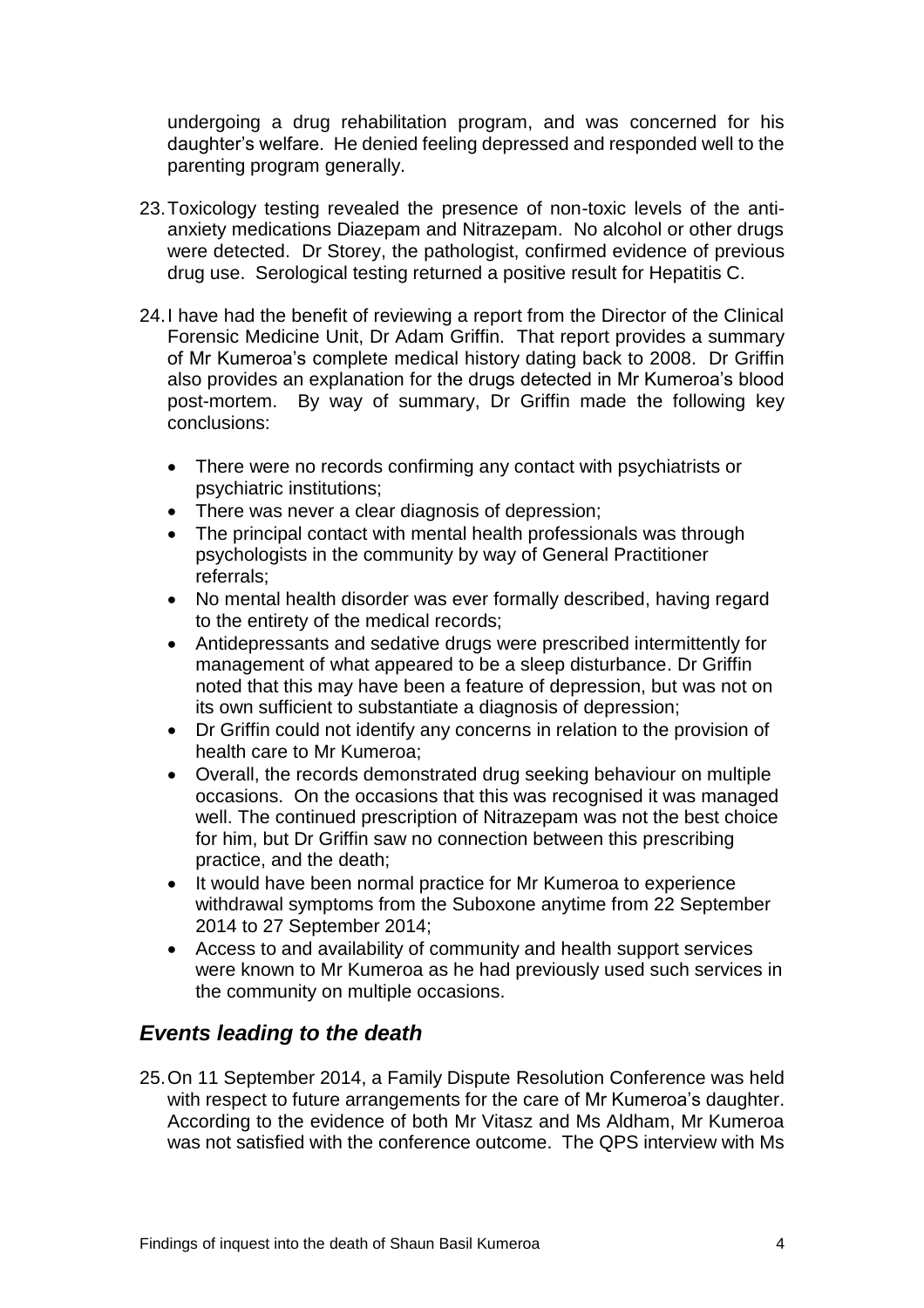Lamaro<sup>1</sup> confirmed that an agreement was reached at the mediation for random urine testing to screen for drugs and alcohol. Ms Lamaro had proposed that their daughter live with her and that Mr Kumeroa care for her four days a fortnight, and every third weekend.

- 26.Mr Kumeroa refused to agree. He wanted shared custody. The mediator informed the parties that the matter would have to be determined by the court in the absence of an agreement. In the meantime their daughter would remain in Ms Lamaro's care.
- 27.Ms Aldham and Mr Vitasz gave evidence confirming that Mr Kumeroa had interpreted the mediation outcome to mean he had lost the care of his daughter. This appears to have been both an unfortunate misunderstanding and an overreaction. It is clear that Mr Kumeroa was a devoted father, and there were many positive and likeable aspects of his personality. However, he appears to have been unable to cope with the prospect of a protracted legal process associated with a dispute over arrangements for the care for his daughter.
- 28.I accept Detective Sergeant Pfeffer's opinion that the mediation outcome and Mr Kumeroa's frustration with the outcome were precursors to the serious events that followed and, ultimately, his death.
- 29.On 16 September 2014, Mr Kumeroa attended Ms Lamaro's residence where he assaulted and threatened Ms Lamaro and her mother, Gail Howard, with a knife and hammer.
- 30.On 17 September 2014, police started an investigation into the assault. A pretext phone call was recorded between Ms Lamaro and Mr Kumeroa. He said the police were coming for him and he was not going back to jail. Mr Kumeroa said the police would eventually get him and he had a '45' on him. He 'would go down with a bang'. An arrest warrant then issued for serious assault, breach of a domestic violence order and wilful damage.
- 31.A further consequence of Mr Kumeroa's reaction to the perceived loss of contact with his daughter was the loss of contact with the Suboxone<sup>2</sup> program he was participating in. The statements of Dr Sue Ballantyne, Director, Medicines Regulation and Quality<sup>3</sup> and Dr Pem Ariyawansa, Gold Coast Hospital Service<sup>4</sup> were tendered at the inquest. The current Opioid Treatment Program Guidelines was also tendered.
- 32.Dr Ariyawansa stated that Mr Kumeroa received his last dose of Suboxone on 19 September 2014, three days after the assaults on Ms Lamaro and Ms Howard. Dr Ariyawansa also stated that:

 $\overline{a}$ 

<sup>&</sup>lt;sup>1</sup> Exhibit E18

 $2$  Suboxone is a restricted drug used in the treatment of opioid dependence.

<sup>&</sup>lt;sup>3</sup> The entity responsible for administering the opioid treatment program in Queensland.

<sup>&</sup>lt;sup>4</sup> The doctor responsible for Mr Kumeroa's care and treatment under the program.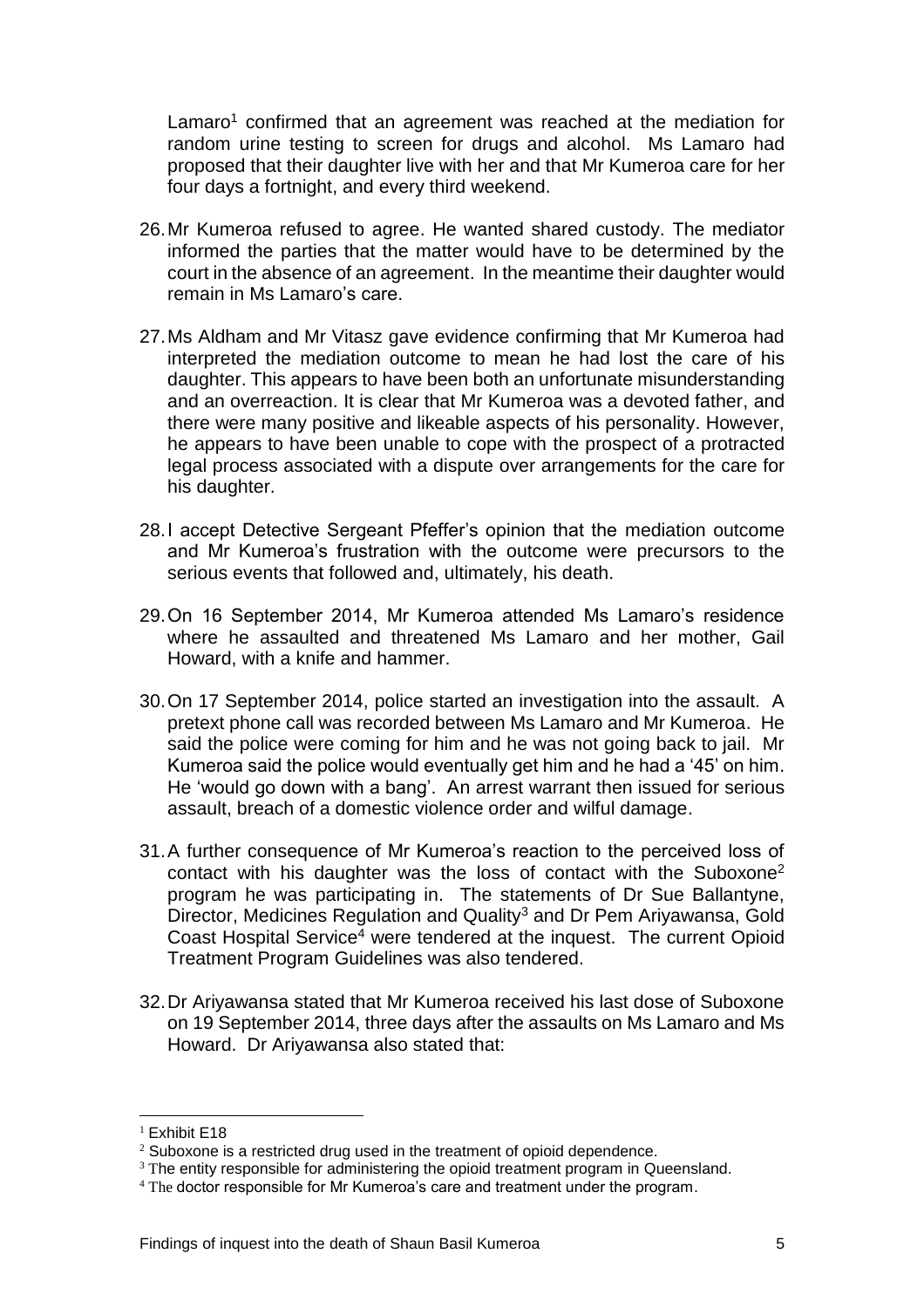- A week before his death, on 22 September 2014, and having already missed 2 doses, Mr Kumeroa asked to be dosed at a Brisbane pharmacy (as opposed to his regular Gold Coast Pharmacy);
- Dr Ariyawansa could not authorise the dose at a different clinic as it was hard to determine Mr Kumeroa's suitability to safely recommence Suboxone. It was possible that he may have used other illicit/unsanctioned substances that could interact adversely with Suboxone and Dr Ariyawansa wanted to see Mr Kumeroa before authorising further doses.
- 33.The records of the Alcohol and Other Drugs Treatment Service confirm that the clinic tried to contact Mr Kumeroa on 24 September 2014, and left a message on his phone. He returned the call and was told he needed to attend at the clinic to receive his medication. It was noted that he became irritable and then ended the call. An appointment date and time was then sent to him via text message but he did not attend.
- 34.I accept that part of the difficulty in engaging with the program, as he had been doing, derived from the fact that Mr Kumeroa was aware that police officers were wanting to talk to him about the assaults on Ms Lamaro and Ms Howard. Police had attended at his home address and workplace on 17 September 2014. He appears to have been actively avoiding places he was known to frequent. Evidence to support this conclusion was given by Ms Aldham and Mr Vitasz.
- 35.On Friday 26 September 2014, Mr Kumeroa visited his long-term friend, Janice Aldham, at her home at Carole Park. She had not seen him for several years and said she was shocked to see him when he arrived at around 6:00pm. He stayed there until 11:00am on 28 September 2014. During the time he was there, he told Ms Aldham he was upset that he was not able to have contact with his daughter. He disclosed that he was "in a bad place" and said there was "no way out". Mr Kumeroa told Ms Aldham he wanted "sleepers" to help relax. Ms Aldham made a call to a home visiting doctor's service but Mr Kumeroa later cancelled the call out.
- 36.Ms Aldham knew he had a gun as he had confirmed this to her. She did not know what he intended to do with it and did not know if it was real or a replica. However, her evidence was that it was not like Mr Kumeroa to have access to a weapon.
- 37.On Sunday 28 September 2014, after leaving Ms Aldham's residence, Mr Kumeroa contacted his work supervisor, Eric Vitasz. Mr Vitasz's evidence was that he considered his relationship with Mr Kumeroa was a father-son relationship. Mr Vitasz had not seen Mr Kumeroa since the day after the mediation, when Mr Kumeroa received a phone call and suddenly left the workplace.
- 38.In a lengthy phone call on 28 September 2014, Mr Kumeroa told Mr Vitasz that he was on the run and had no petrol. He also had no money to buy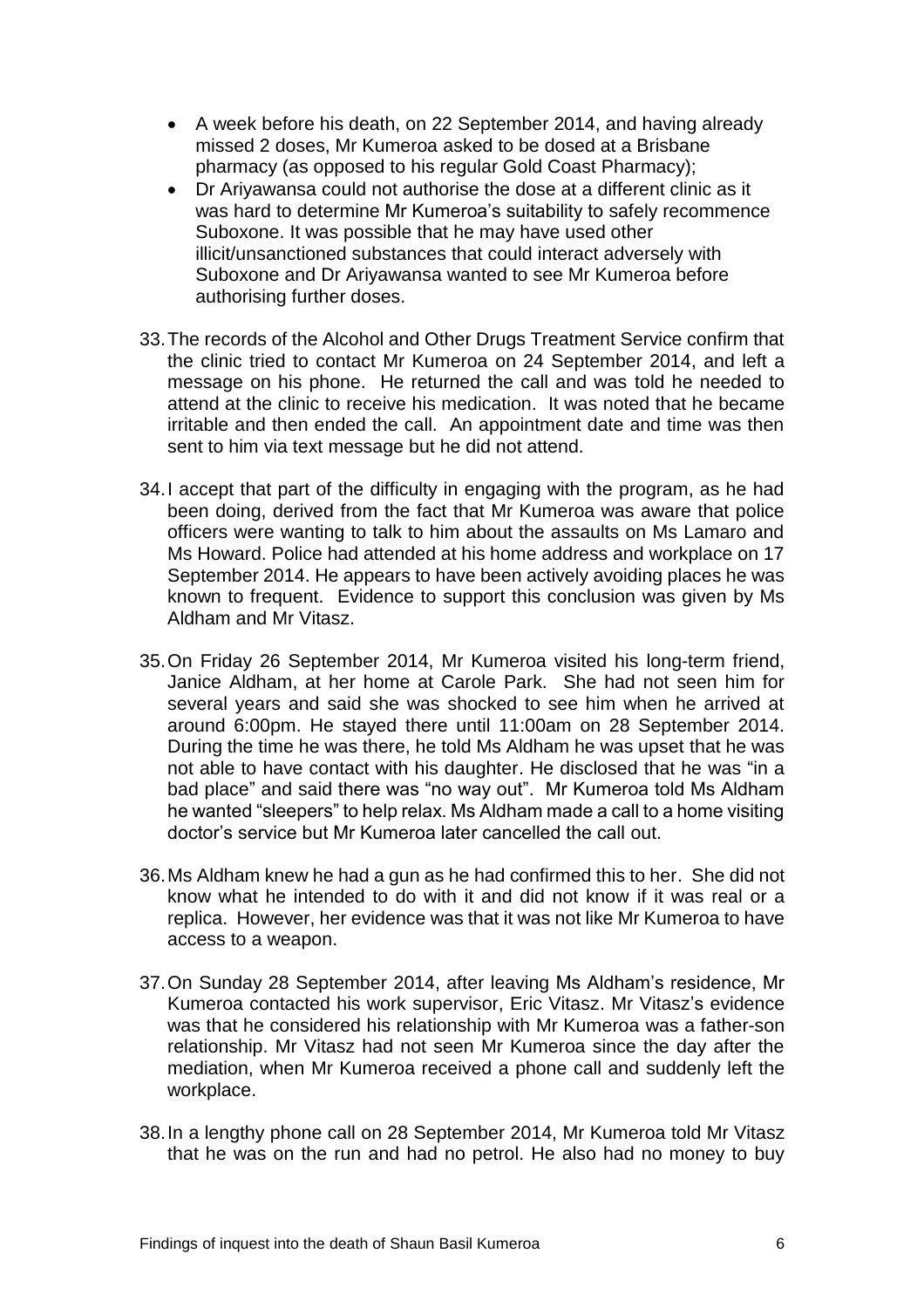petrol. Mr Vitasz tried to convince Mr Kumeroa to return to the Gold Coast, and also offered to drive to Brisbane to collect him.

- 39.Mr Kumeroa told Mr Vitasz he was parked in a carport but would not provide further details. Mr Vitasz then arranged with Mr Kumeroa to transfer money into Mr Kumeroa's bank account to allow him to return to the Gold Coast, where Mr Kumeroa could get cleaned up and surrender to police, with Mr Vitasz's support. Mr Vitasz deposited the money and waited for Mr Kumeroa to execute the plan. This was to no avail and subsequent attempts by Mr Vitasz to contact Mr Kumeroa were unsuccessful.
- 40.Ms Aldham gave evidence that she spoke to Mr Kumeroa later in the afternoon of 28 September 2014. It was her understanding that he was going to come back to her place that night but when he did not show up she was not concerned.
- 41.Karleen Pirini, who lives at Camira near Goodna, confirmed that Mr Kumeroa stayed at her home at Camira on 28 September 2014. Mr Kumeroa told her he was going back to the Gold Coast. He had talked to his lawyer and his employer, who had offered him somewhere to stay.

#### *Movements on 29 September 2014*

- 42.Ms Pirini went out sometime between 11:00am and 12 noon on 29 September 2014. Mr Kumeroa was in his room folding clothes. Ms Pirini gave him \$50 for petrol and told him he was welcome to stay another night, but he replied he was alright.
- 43.Detective Sergeant Pfeffer contacted two other persons in relation to Mr Kumeroa's movements on the day of his death. One person sent text messages to Mr Kumeroa's phone during the siege. They do not appear to have been responded to. This person said that Mr Kumeroa owed him money for drugs he had previously acquired.
- 44.Another person told police that he was approached by Mr Kumeroa asking for directions to Biota Street, Inala. This person said that Mr Kumeroa was in a black Mitsubishi Lancer. The witness ended up getting into the car with Mr Kumeroa, at which time he saw a gun on the front passenger seat. Mr Kumeroa said he wanted to get Suboxone, and that he had not been able to collect any from his usual chemist because he was wanted by police.
- 45.Detective Sergeant Pfeffer's evidence was that the second person is known to police. His interaction with Mr Kumeroa may have prompted the anonymous call to the Inala Police Station about a drug deal taking place between two persons in a parked car at 16 Gannet Street.
- 46.However, I accept that there was no evidence found to indicate that drugs were obtained by Mr Kumeroa and his toxicology results did not reveal he had taken any illicit substances.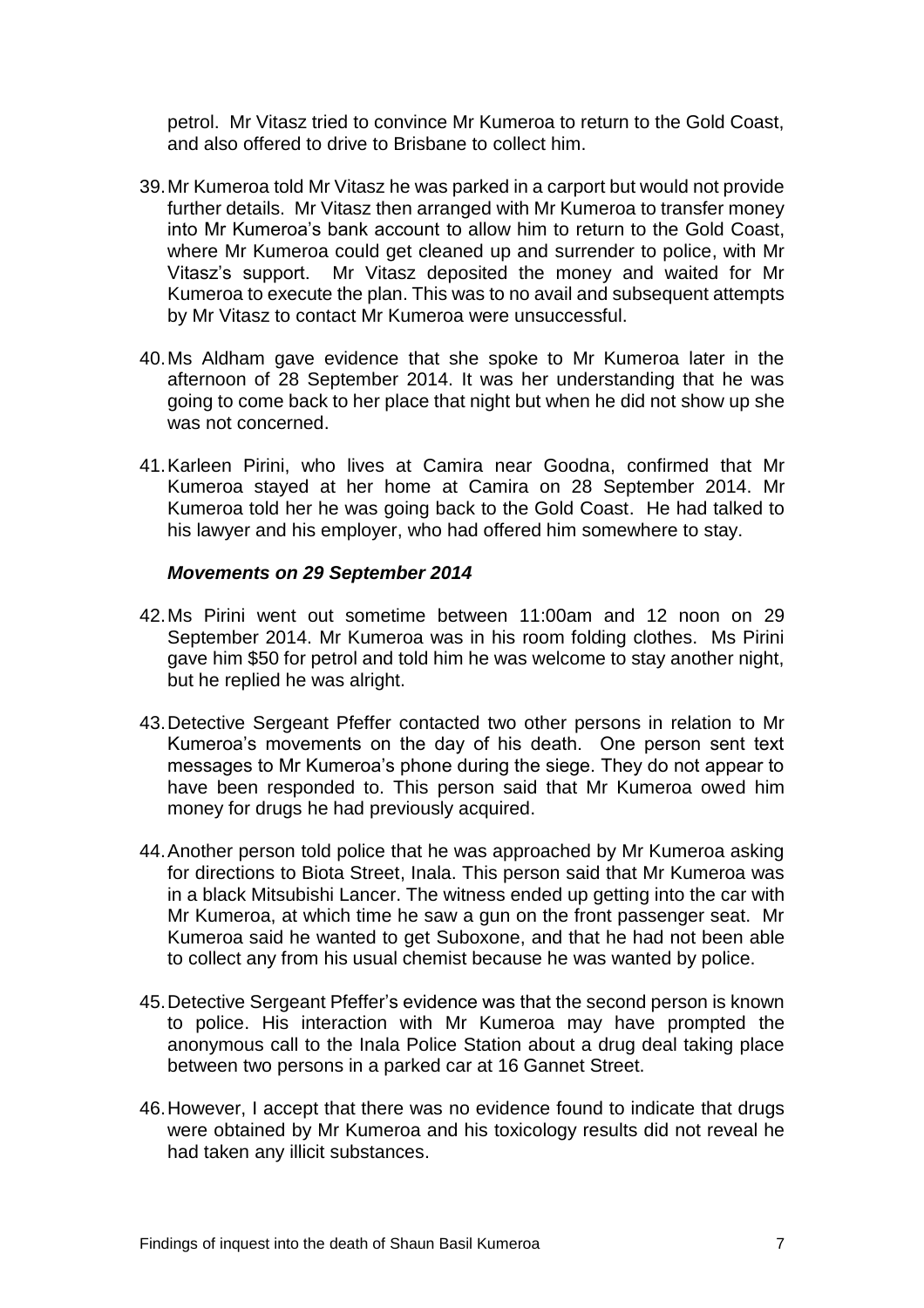47.The evidence from Ms Pirini and Ms Aldham suggests that Mr Kumeroa had intended to return to the Gold Coast to carry out the plan that he and Mr Vitasz had formulated. For some reason he was diverted to visiting Gannet Street.

#### *Initial police notification and response*

- 48.At 11:45am, the Inala Station Client Service Officer (CSO), Michelle Kalinowski, received an anonymous call regarding a drug deal taking place between two persons in a parked car at 16 Gannet Street, which was only 300 metres from the Inala Police Station. First response officers, Sergeant Michael Kelly and Sergeant Stephen Gracey, arrived on the scene at 11:48am.
- 49.Sergeant Kelly observed Mr Kumeroa sitting in the car in a carport. Sergeant Kelly started speaking to Mr Kumeroa while approaching the vehicle from the rear. Mr Kumeroa said that he was waiting for a friend and then produced what appeared to be a gun. Sergeant Kelly moved backwards, drew his firearm, and called out 'gun, gun, gun' to Sergeant Gracey, who was positioned towards the front of the vehicle. Sergeant Gracey also drew his firearm.
- 50.Second response officers, A/Senior Constable Cameron Burness and Constable Erin Whyte, arrived on scene at the point where Sergeant Kelly called out 'gun, gun, gun'. Within minutes of the second response officers' arrival, more crews arrived, including Senior Constable Ashley Auld, Sergeant Steven Bowser and Senior Constable Rachel Zuanetti.
- 51.Constable Burness activated his body worn GoPro camera. Unfortunately, it only recorded 25 minutes before the battery failed. The footage clearly depicts Sergeant Kelly yelling forcefully and repeatedly at Mr Kumeroa that he would be shot if he presented the firearm towards police. It is clear that there was only limited success engaging in any conversation at this time.
- 52.Mr Kumeroa made several calls on his mobile phone and eventually told Sergeant Kelly that '*his little girl had just been taken away from him and this is what this is all about*.' Sergeant Kelly said that although Mr Kumeroa remained calm throughout, he was in fear of him. My observation of the video footage indicated that Sergeant Kelly acted professionally throughout this interaction.

#### *Further police response*

- 53.At 11:53am, Inspector Bradley Wright, from the Special Emergency Response Team (SERT), was informed of the situation.
- 54.At about midday (15 minutes after the initial response), a Police Forward Command Post was created in Brolga St, Inala. Inspector Richard Kroon was involved in creating the command post. He declared an emergency situation under Part 2 of the *Public Safety Preservation Act 1986* at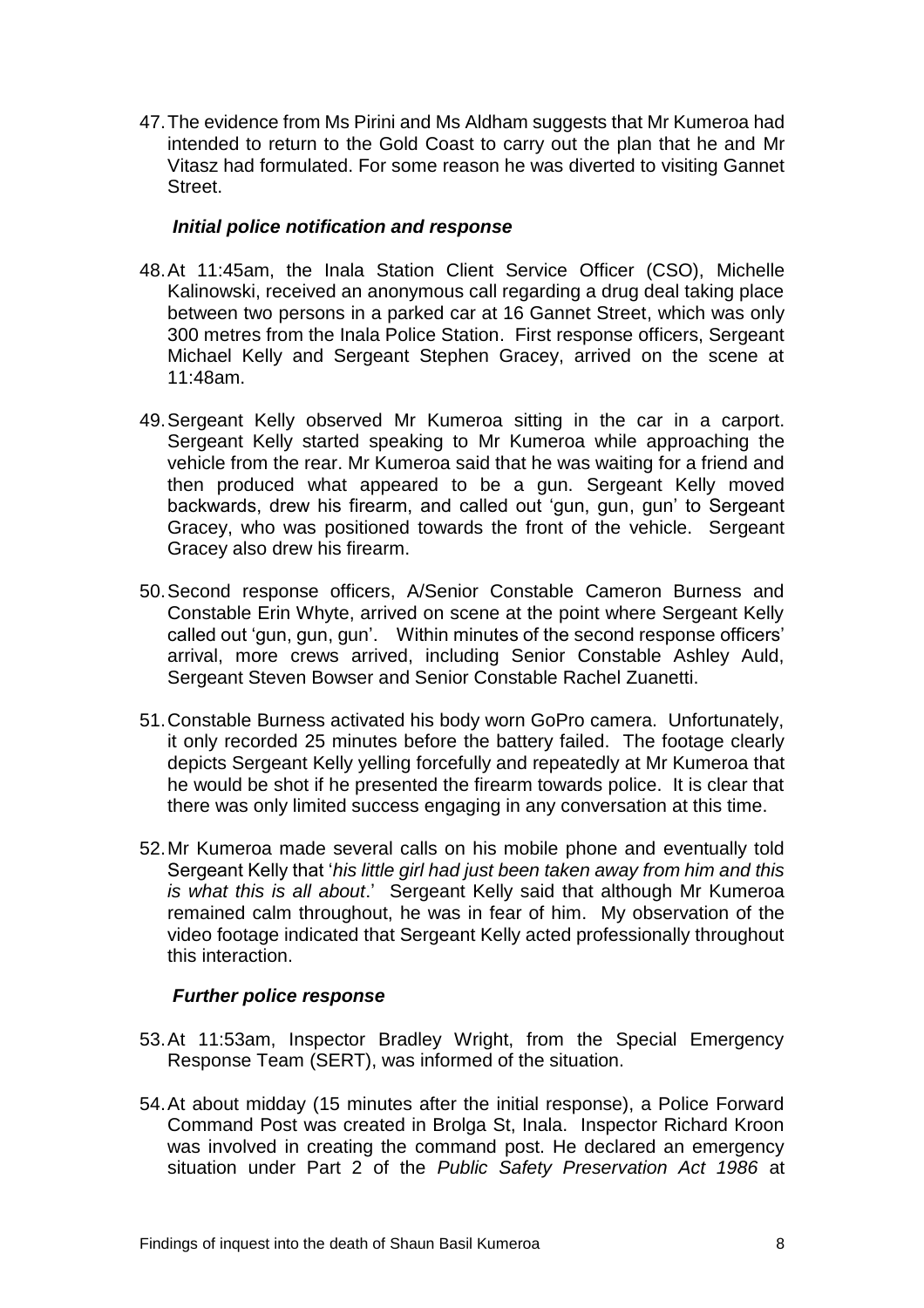12:05pm*.* Inspector Kroon's evidence was that his objective was to contain the scene and exclude people from the area for their safety.

- 55.As they were not wearing ballistic vests, Sergeants Gracey and Kelly were replaced by Detective Senior Constable Christopher Randell and Plain Clothes Senior Constable Matthew Young. Officers Randell and Young also attempted to engage in conversation with Mr Kumeroa but were unsuccessful.
- 56.By about 12:30-12:40pm, SERT officers started to arrive and position themselves. The SERT Commander (Operative 35) was briefed by Inspector Kroon and viewed the stronghold from about 50-60m away. Operative 35 was instructed to take control of the inner cordon. Operative 35 communicated a containment plan to his crew via radio, and general duties police were replaced with SERT Operatives 72 (Team Leader), 113, 131 and 139.
- 57.Inspector Kroon said that SERT engagement had been requested, and their deployment was approved because of their capacity to assist in a siege situation. They were intended to provide a platform for the negotiation with Mr Kumeroa to occur safely. SERT officers also receive more training in, and have access to, a wide range of use of force options. The SERT Bear Cat was positioned behind Mr Kumeroa's vehicle to provide a safe negotiating platform and to prevent him from leaving in the vehicle. I accept that close containment was warranted, as there was a range of possible escape paths into the surrounding unit blocks, where residents had taken shelter.
- 58.The SERT officers were able to engage with Mr Kumeroa to obtain contact details for him and Ms Lamaro. They were also able to get his child's name. The evidence at the inquest confirmed that the SERT officers, particularly 113, were more successful than the negotiators in engaging with Mr Kumeroa and getting information from him.
- 59.I accept the submission of Senior Counsel Assisting that I should not see this as a criticism of the negotiators or their strategies. Rather, it is a reflection of the advantage operative 113 had in being able to speak directly to Mr Kumeroa from a relatively short distance where he was able to make eye contact from time to time. The evidence also suggests that the SERT officers had picked up effective communication skills from their regularly joint work with trained and professional negotiators. I accept that the negotiators and SERT officers worked together to reinforce messages about how a safe exit from the siege could be achieved by Mr Kumeroa.
- 60.The police negotiators at the scene were Detective Senior Sergeant Richard Lacey (Negotiator Team Leader), Sergeant Julie Buckley, Detective Sergeant Stephen West and Detective Sergeant Graham Kershaw. They were all on site by around 12:40pm. Negotiations commenced at 1:30pm, and a surrender plan was created and communicated to Mr Kumeroa via loudspeaker. He was told to leave any weapons inside the vehicle, exit the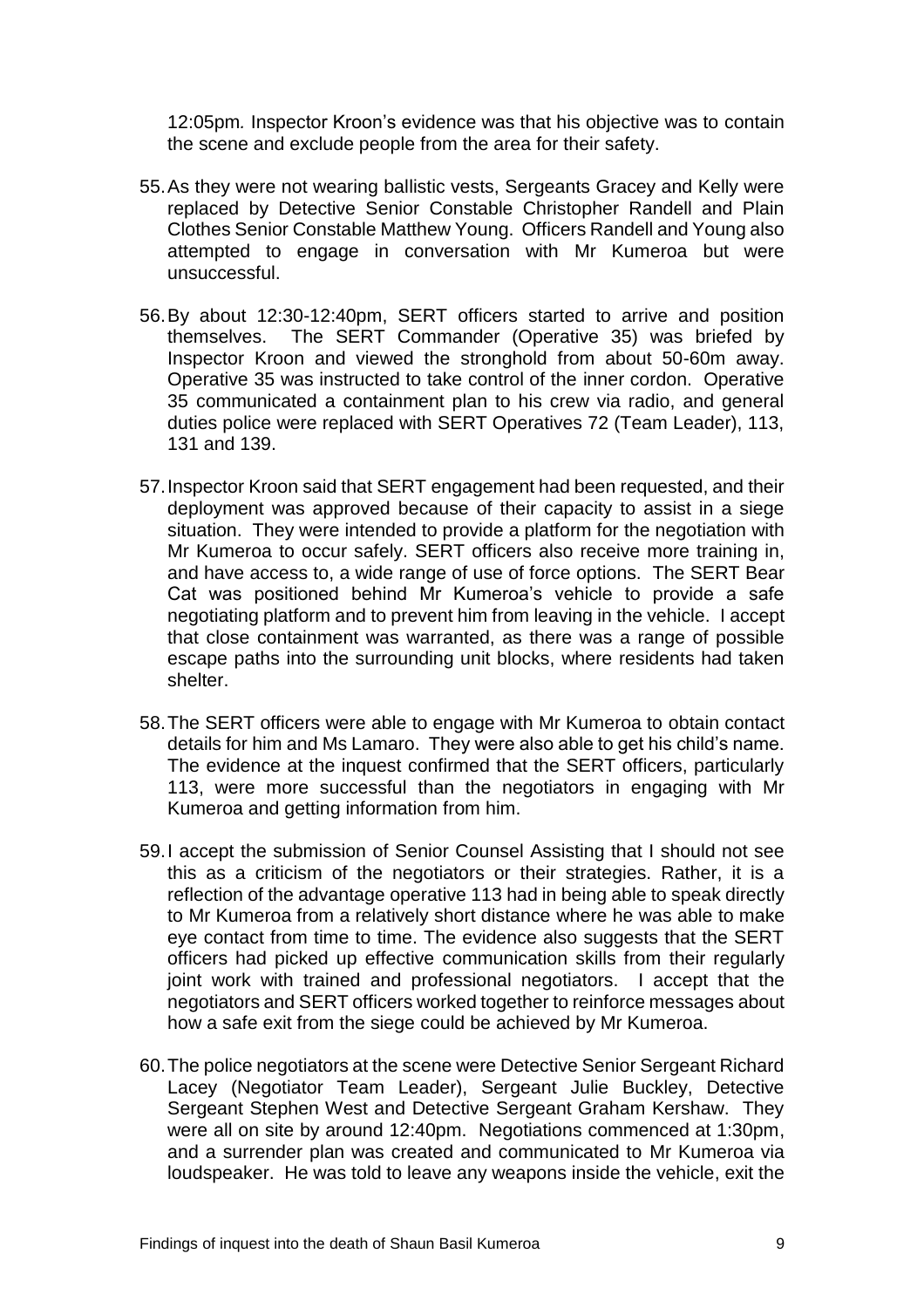vehicle with his palms facing out and to proceed to the rear of the vehicle. The consequence of pointing his weapon at police was restated on a number of occasions.

- 61.Officers Kershaw and West attempted contact with Mr Kumeroa using a phone they provided to Mr Kumeroa. It was about 2:10pm by this time. These methods continued to attract a limited response from Mr Kumeroa, who said that he wanted to speak with his daughter. A recorded message from Ms Lamaro was then relayed to Mr Kumeroa via operative 72.
- 62.The Negotiation Team Leader, Detective Senior Sergeant Lacey, told investigators after the event that there were some technical difficulties in relaying the message to Mr Kumeroa. Eventually other methods were used to ensure Mr Kumeroa received the message.
- 63.The SERT officers' evidence was that Mr Kumeroa's demeanour fluctuated throughout the incident. Although he initially appeared calm, he was constantly fidgeting with the mechanism on his weapon. However, his overall level of engagement caused QPS officers at the scene to be generally optimistic that he would follow the surrender plan.
- 64.Mr Kumeroa's initial response after the message was relayed was positive. He was seen to put the gun down, grab some clothing from the back of the car, and put the keys in the ignition and sunglasses on his head. These actions were seen as a sign Mr Kumeroa was preparing to exit the vehicle safely. SERT operatives told each other to be prepared for the application of non-lethal force if Mr Kumeroa decided to attempt to run after leaving his vehicle.
- 65.SERT operative 113 endeavoured to encourage the positive behaviour, and instructed Mr Kumeroa to place both hands on the steering wheel, step out of the vehicle safely and await further instructions. He told him that he was doing the right thing.
- 66.Subsequently, Mr Kumeroa put the clothes back down and took hold of the gun. At one stage, he looked back and said 'Ain't life a bitch.' He sat for some time, looking around over his shoulder and through the rear vision mirror.
- 67.At 3:49 pm, Mr Kumeroa exited the vehicle with the gun in his right hand at waist height. As he turned to face police officers, he continued to raise the gun. The evidence of the SERT operatives at inquest was that they were of the view that Mr Kumeroa was going to shoot at them or their colleagues. They perceived that their lives were in danger.
- 68.SERT operatives 113, 131 and 139 all fired simultaneously and Mr Kumeroa immediately fell to the ground. The Channel 9 footage of the incident<sup>5</sup> shows Mr Kumeroa (wearing a red shirt) exiting the vehicle quickly with a gun in

<sup>5</sup> Exhibit F5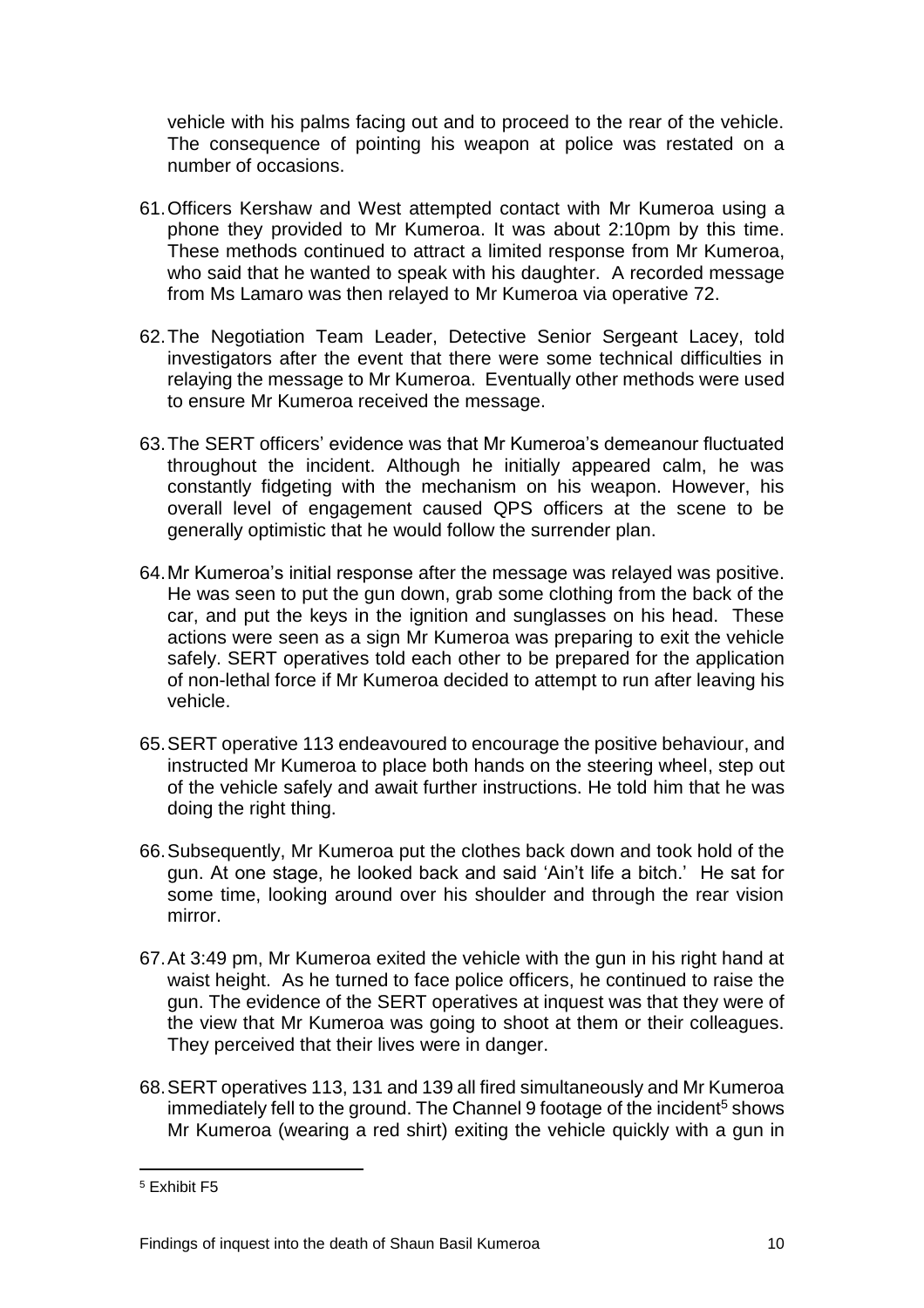his right hand. He raises the gun directly at police, bringing his left hand to his right hand. He fell to the ground as soon as police shot him.

- 69.SERT operative 35 was the Tactical Commander for the incident. I accept his evidence that, in accordance with training, SERT operatives made a threat assessment when Mr Kumeroa broke the line of the vehicle he occupied. He said SERT officers receive a considerable amount of scenario training that enables them to react calmly in high-pressure situations. After assessing the position of Mr Kumeroa's hands as he exited the vehicle operative 35 formed the view that it was necessary for the officers to fire upon him in order to save their own lives. I heard evidence from each of the officers to the same effect.
- 70.SERT officers 113 and 131 were medics with advanced first aid training. They immediately commenced CPR. The Queensland Ambulance Service was on standby and QAS officers were attending to Mr Kumeroa within 1 minute 40 seconds of the shooting. Mr Kumeroa was pronounced deceased at the scene by the QAS officers at 4:26pm.
- 71.It became apparent, sometime after the shots were fired, that the gun possessed by Mr Kumeroa was a replica. Detective Sergeant Pfeffer's evidence that the gun was a replica of exact size and weight, and had moving metal parts that appeared operative. The evidence of the SERT officers was that they could hear Mr Kumeroa from time to time 'cocking the pistol'. The effect of all of the evidence is that the weapon looked like a genuine Beretta. There was no indication that it was not a functioning weapon.

### <span id="page-13-0"></span>*Autopsy results*

- 72.Experienced forensic pathologist, Dr Philip Storey, conducted a full internal autopsy examination on 30 September 2014.
- 73.External examination showed gunshot wounds to the trunk, two to the front of the chest wall, three to the back as well as a gunshot wound to the left forearm. Discrete areas of bruising were also noted to the right flank, and to the outer aspect of the right upper arm. Dissection revealed the presence of lodged projectiles in the subcutaneous tissues immediately beneath these areas of bruised unbroken skin.
- 74.Dr Storey explained that there were definitely four, but possibly five gunshot wounds:
	- i. Skin entry wound to the left chest and passing into the left lung, the pericardial cavity, the heart, the diaphragm, the liver and coming to rest beneath the skin at the right flank. The bullet did not exit the body.
	- ii. A skin entry wound to the left chest and passing into the left chest, the diaphragm, the abdomen, and then passing to the rear of the right hip region. The bullet did not exit the body.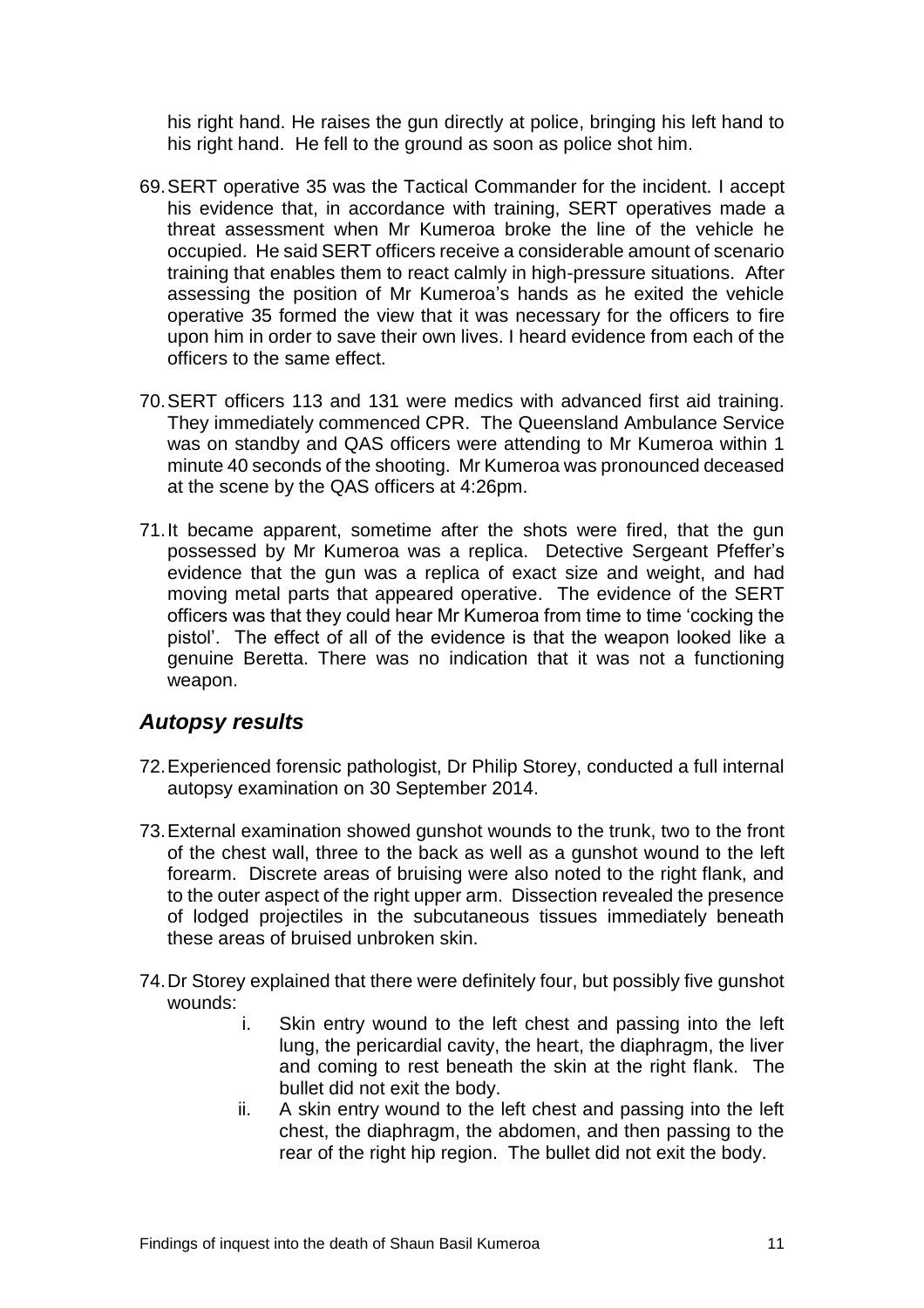- iii. A skin entry wound to the upper left back, near the midline, passing through to strike the rear of the first right rib, the very upper portion of the right lung, the right axilla (armpit), behind the right upper humerus (arm-bone) and coming to rest beneath the skin at the right lateral upper arm. The bullet did not exit the body.
- iv. A skin entry wound at the rear left upper back passing predominantly downwards and exiting the body in the lower back.
- v. An entry wound at the lateral left wrist with exit at the medial left wrist and with damage to the bones of the left forearm.
- 75.The projectile injuries resulted in severe internal organ damage, as well as significant blood loss. The internal trauma to the heart was particularly severe, and immediately non-survivable (entry wound 1). Other wounds were severe and life threatening, including severe trauma to the chest which resulted in the passage of air into the chest cavities with collapse of the right lung, together with acute trauma to the left lung, severe intra-abdominal damage (particularly to the liver and spleen) with loss of blood in the abdominal cavity. There was also acute damage to the spinal cord in the upper back.
- 76.Toxicology testing revealed the presence of non-toxic levels of the antianxiety medications Diazepam and Nitrazepam. No alcohol or other drugs were detected. Dr Storey confirmed evidence at the right forearm of previous drug use. Serological testing returned a positive result for Hepatitis C.
- 77.Dr Storey also explained that there was evidence of significant coronary atherosclerosis, but that this did not contribute to the death.
- 78.Dr Storey concluded that the cause of death was due to gunshot wounds to the chest and abdomen.

### <span id="page-14-0"></span>**The investigation**

- 79.Detective Sergeant Sandra Pfeffer, from the Queensland Police Service Ethical Standards Command, conducted an investigation into the circumstances leading to Mr Kumeroa's death. She produced a comprehensive report and I heard evidence from her at the inquest.
- 80.Upon being notified of the deaths, the ESC attended at the scene and an investigation ensued. The investigation was informed by statements and recorded interviews with:
	- all police officers involved;
	- persons who were inside the neighbouring units in the lead up to the death;
	- other people who knew and had contact with Mr Kumeroa; and
	- next of kin.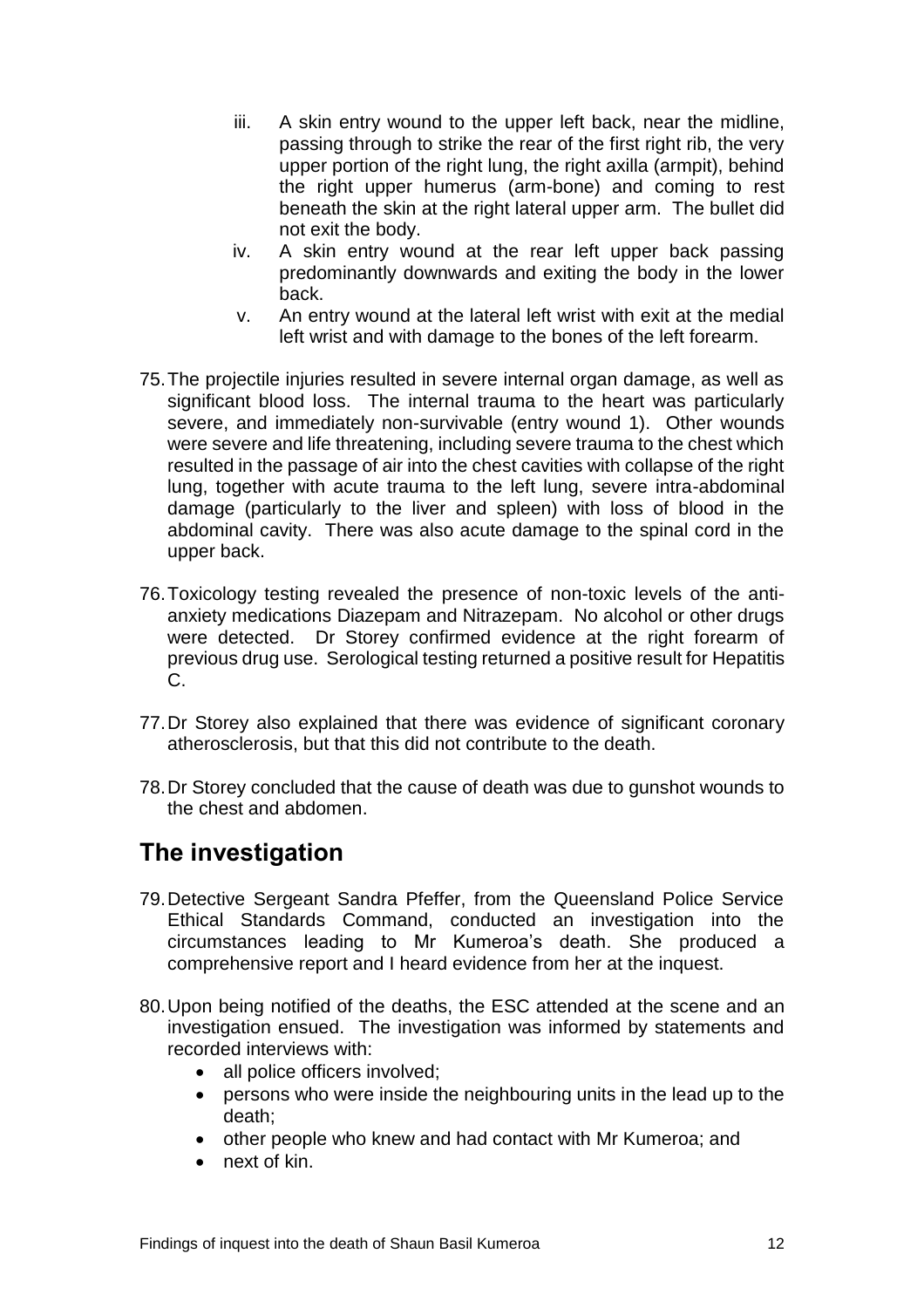- 81.Forensic analysis was conducted and photographs were taken. All police investigation material was tendered at the inquest. I am satisfied this matter has been thoroughly investigated and all sources of relevant information have been accessed and analysed.
- 82.The ESC investigation concluded that there was no misconduct displayed by any of the officers involved and further concluded that no disciplinary proceedings were required.
- 83.During her evidence, Detective Sergeant Pfeffer said it appeared Mr Kumeroa deliberately chose to get out of the car and take the action he did, aware that as a consequence police would use potentially lethal force. He had previously been recorded stating that he knew police were looking for him, that he was in possession of a weapon, and would "go out with a bang".
- 84.The footage acquired from Mr Butkowski, and the earlier footage from Constable Burness, depicts the repeated instructions given to Mr Kumeroa by police to surrender for his own safety. Police continually warned him that if he exited the vehicle with the gun he would be shot. There is no evidence to suggest that he was unable to comprehend those warnings.
- 85.Detective Sergeant Pfeffer considered that there was no other reasonable option available to the SERT officers to resolve the situation and to preserve their own lives. Detective Sergeant Pfeffer's evidence was that in this situation, where the officers had genuine fear for their lives, the only appropriate response was lethal force. I accept the evidence of SERT operatives 113,131 and 139 in this regard. They were impressive witnesses and I accept that they acted professionally and in accordance with the high level of training they receive throughout this unfortunate incident.
- 86.There was limited information received during the course of the incident that indicated Mr Kumeroa had purchased replicas. When the weapon was inspected after the event it was ascertained that that it was a replica. The weapon was a very accurate facsimile of a Beretta pistol. Officers could not have reasonably predicted or assumed that the weapon did not have firing capacity. In Detective Sergeant Pfeffer's view, the officers had no other option other than to treat the weapon as a fully functioning firearm. I also accept the conclusions of Detective Sergeant Pfeffer in this regard.
- 87.I heard considerable evidence surrounding the separation of each of the SERT officers after the shooting, and the 'buddy' system SERT has in place for these types of critical incidents. A copy of this was tendered to me at the beginning of submissions. The SERT officers were all breath tested, and subsequently interviewed by ESC officers.
- 88.For present purposes, I am satisfied that the integrity of the evidence of the officers was suitably preserved and that the steps taken assisted the welfare of the officers.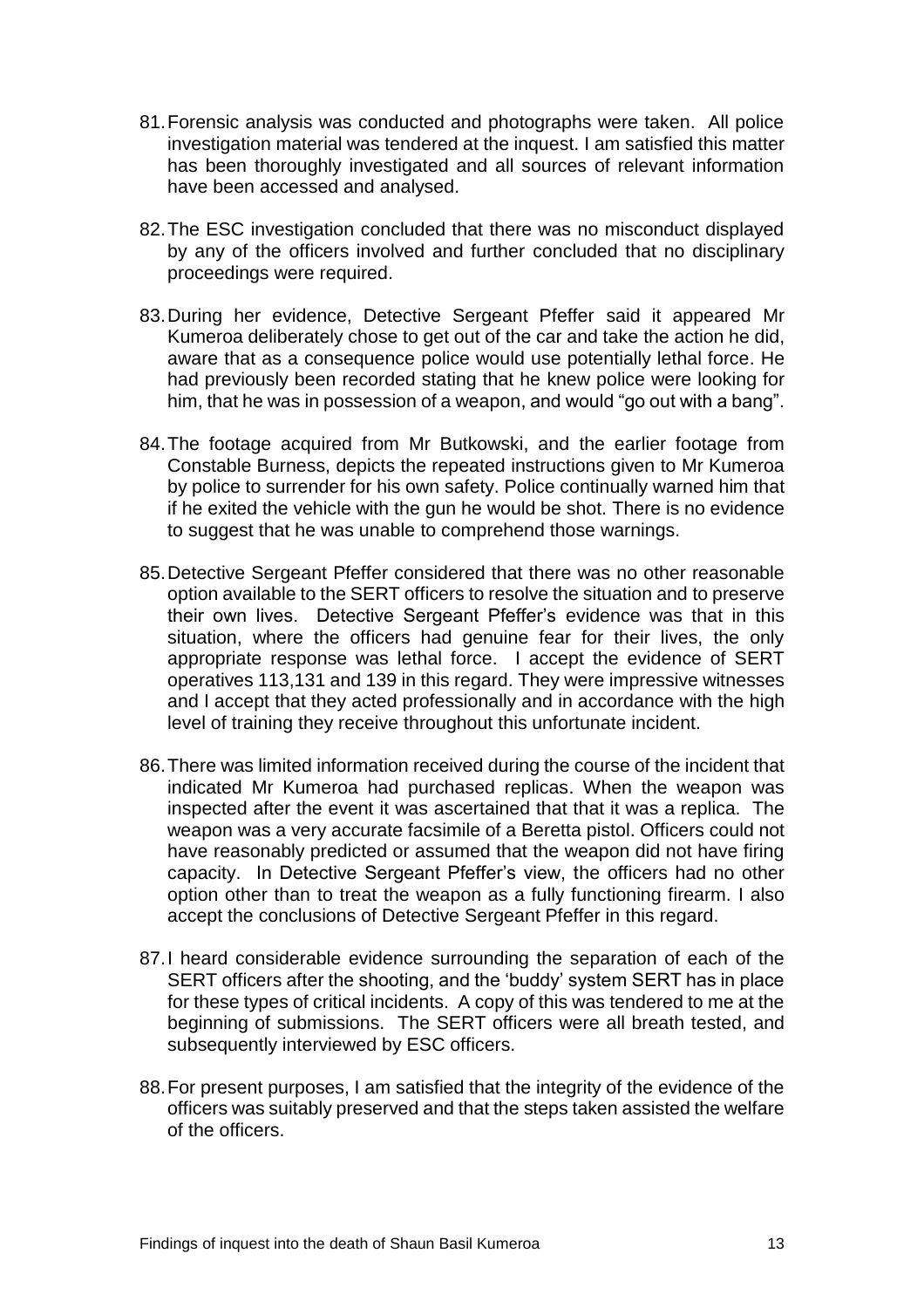# <span id="page-16-0"></span>**Findings required by s. 45**

I am required to find, as far as is possible, the medical cause of death, who the deceased person was and when, where and how he came by his death. As a result of considering all the material contained in the exhibits and the evidence heard at the inquest, I am able to make the following findings:

| Identity of the deceased - | The deceased person was Shaun Basil<br>Kumeroa.                                                                                                                                                                                                                                  |  |  |  |
|----------------------------|----------------------------------------------------------------------------------------------------------------------------------------------------------------------------------------------------------------------------------------------------------------------------------|--|--|--|
| How he died -              | Mr Kumeroa's death occurred some months<br>after his relationship with Ms Lamaro had<br>broken down, and at a time when he was<br>concerned that contact with his daughter might<br>cease.                                                                                       |  |  |  |
|                            | Mr Kumeroa confronted Ms Lamaro and her<br>mother and assaulted them. This prompted<br>police involvement and a warrant was issued<br>for his arrest.                                                                                                                            |  |  |  |
|                            | On the day of his death, police were called to<br>16 Gannet Street, Inala in response to an<br>anonymous call indicating suspected illegal<br>activity.                                                                                                                          |  |  |  |
|                            | A siege situation ensued, lasting almost four<br>Mr<br>hours.<br>ended<br>when<br>Kumeroa<br>It<br>spontaneously and rapidly exited his vehicle,<br>raised a gun and directed it at police. SERT<br>officers acting in the course of their duty<br>consequently shot Mr Kumeroa. |  |  |  |
|                            | After his death, the gun was inspected and it<br>was ascertained that it was a replica Beretta<br>pistol.                                                                                                                                                                        |  |  |  |
| Place of death $-$         | He died at Inala in the State of Queensland.                                                                                                                                                                                                                                     |  |  |  |
| Date of death -            | He died on 29 September 2014.                                                                                                                                                                                                                                                    |  |  |  |
| Cause of death -           | The cause of death was gunshot wounds to<br>the chest and abdomen.                                                                                                                                                                                                               |  |  |  |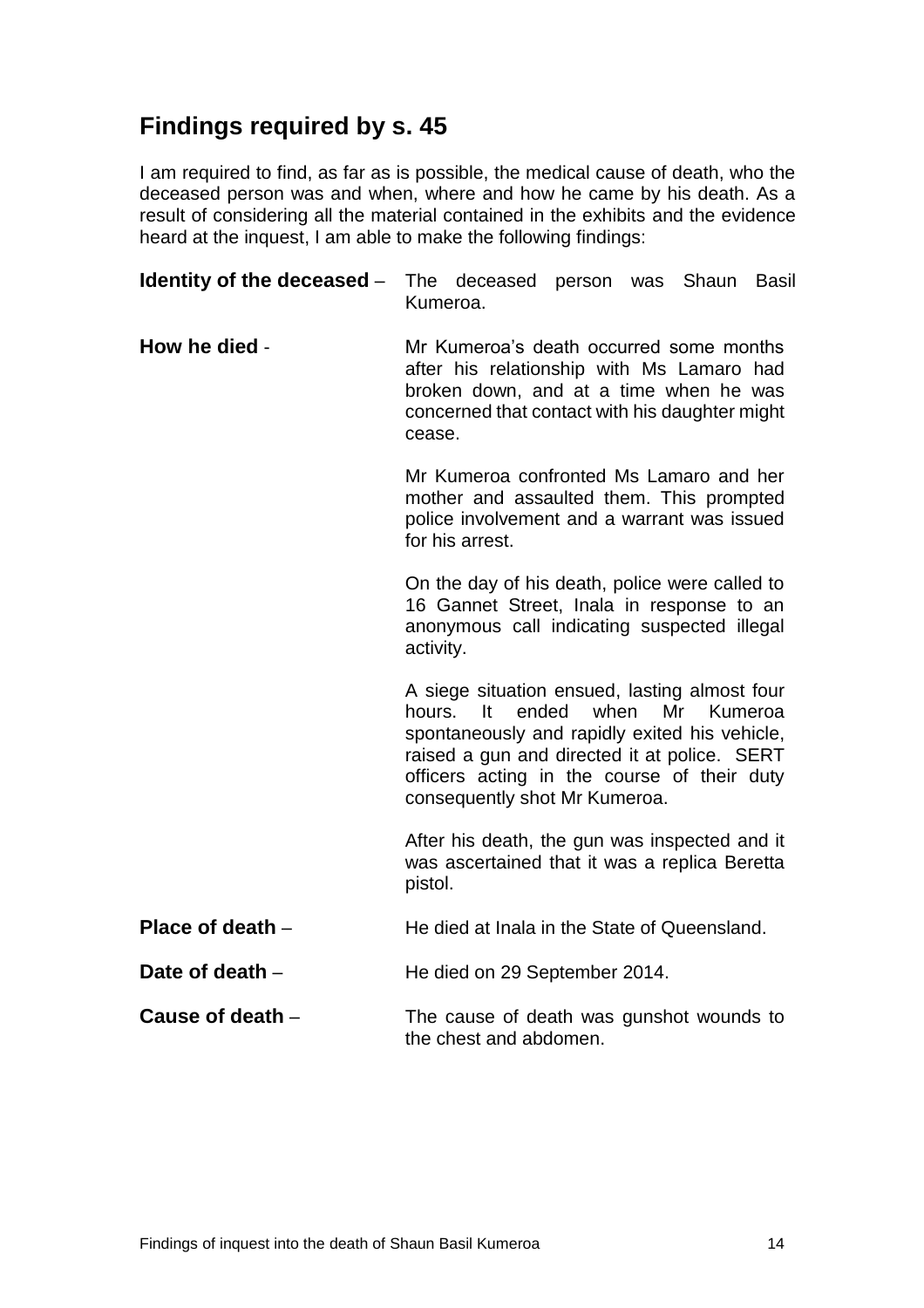### <span id="page-17-0"></span>**Comments and recommendations**

I close the inquest into this death with respect to the findings required by s. 45 of the *Coroners Act 2003*. I extend my condolences to Mr Kumeroa's family.

Any comments and recommendations under s. 46 of the Act will be considered in the second phase of the inquest.

Terry Ryan State Coroner Brisbane 18 January 2016